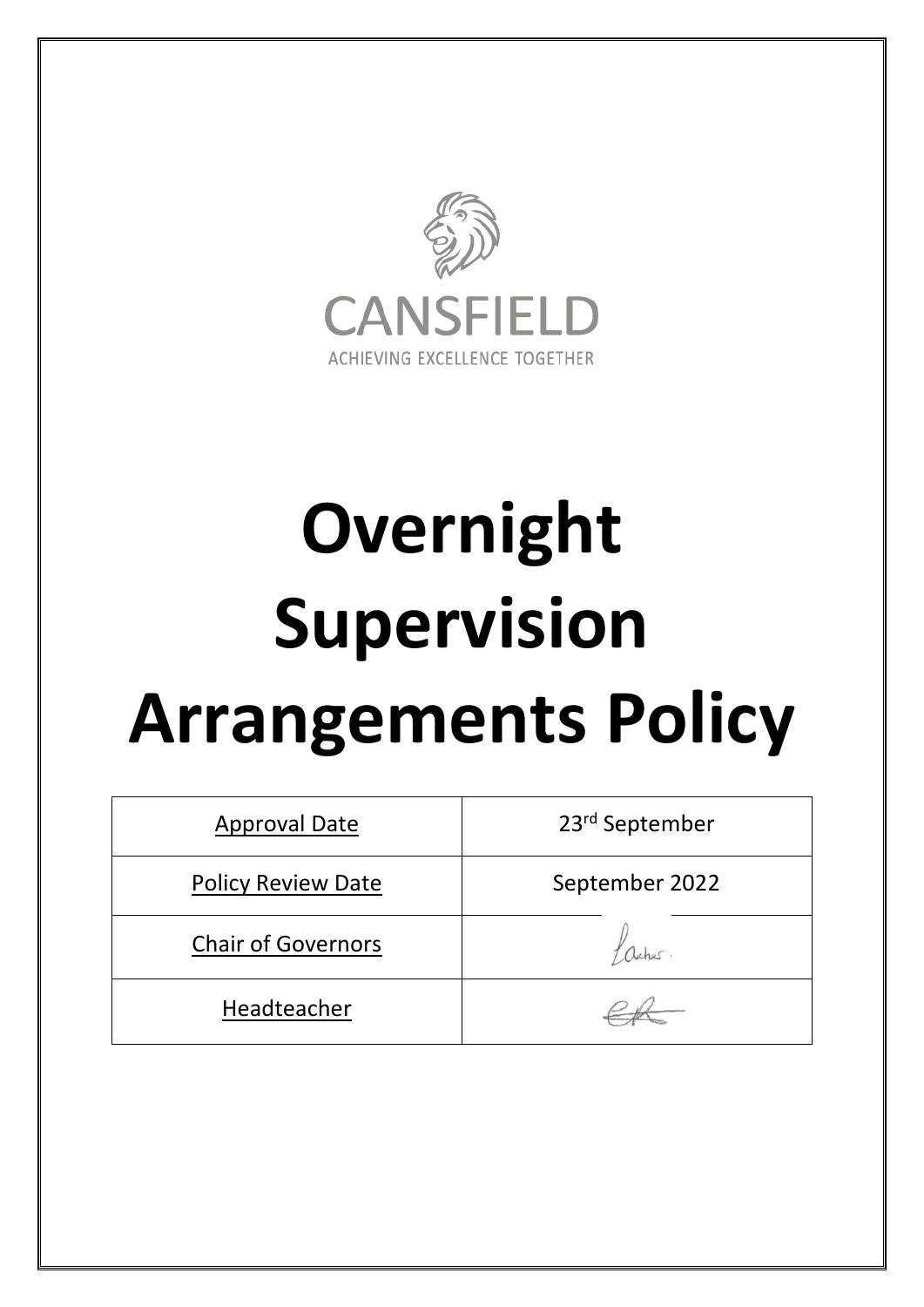# **1. Key Staff Involved**

| Role                 | Name(s)              |
|----------------------|----------------------|
| Head of Centre       | Dr G Baker           |
| <b>Exams Manager</b> | <b>Miss L Archer</b> |
| SLT member(s)        | <b>Mr C Lomas</b>    |

### **2. Purpose of the Policy**

This purpose of this policy is to confirm that Cansfield High School :

- follows the correct procedures when considering the arrangements for a candidate entered for multiple examinations timetabled for the same day
- reserves the right to exercise discretion when considering allowing a candidate to take an examination the following morning
- has appropriate arrangements in place to maintain the security and integrity of the examination(s)

## **3. Overnight supervision arrangements**

- When candidates are entered for multiple examinations (three or more examinations) timetabled for the same day and the total duration for those papers is:
	- more than five and a half hours for GCSE examinations, including approved extra time allowances and/or supervised rest breaks
	- $\circ$  candidates may, at the centre's discretion, be allowed to take an examination the following morning, including Saturdays (ICE 8.1)
- Overnight supervision arrangements should only be applied as a last resort and once all other options have been exhausted (ICE 8)
- The head of centre must be satisfied with any arrangement for overnight supervision of a candidate where necessary and must accept full responsibility for the security of the examination throughout (ICE 8)
- Candidates are not allowed to take examinations on an earlier day than that scheduled on the timetable (ICE 8.1)
- The overnight supervision arrangements must ensure that the candidate does not have advance warning of the content of the examination deferred until the following morning. This means the candidate must not meet or communicate with anyone who may have knowledge of the content. This includes any form of electronic communication/storage device, e.g. telephone (both landline and mobile), e-mail, internet and social media. It also extends to television and radio, which could report key details of the day's examinations (ICE 8.3).

## **4. Roles and Responsibilities**

## **4.1 The role of the Head of Centre**

- Ensure where a candidate takes an examination the following morning, a member of centre staff or an invigilator is appointed to supervise the candidate at all times while the candidate is on the premises sitting examinations (ICE 8.2)
- Be satisfied that the arrangements maintain the integrity and security of the examination (ICE 8.4)
- Inform the relevant awarding body immediately of any known or suspected contravention of the arrangements for overnight supervision of a candidate (ICE 8.4)